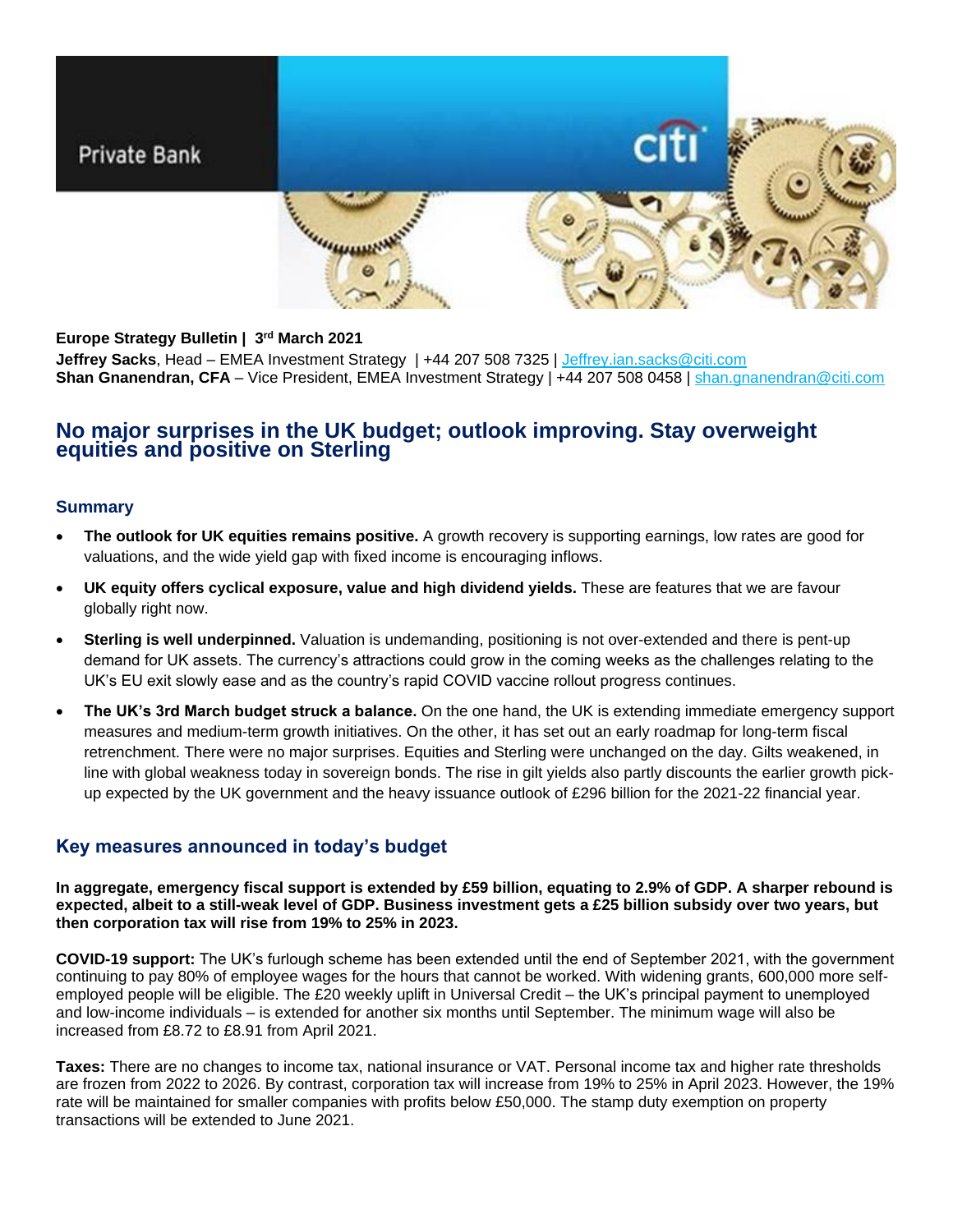**Business support:** Firms will be able to offset investment costs against tax bills, reducing taxable profits by 130% over the next two years. Reduced VAT will be held at 5% until September, with an interim rate of 12.5% for the following 6 months.

**Infrastructure:** A new £12 billion Infrastructure Bank will be established in Leeds, which will seek to fund £40 billion worth of private and public projects. The transition to a net zero carbon economy will be supported by £15 billion in green bonds.

**Healthcare:** £1.65 billion to support the UK vaccination roll-out scheme.

**Regional support:** £1.2 billion of funding for the Scottish Government, £740 million for the Welsh Government, and \$410 million for Northern Ireland.

### **Economy expect to rebound strongly from the second quarter**

The Chancellor of the Exchequer (chief UK finance minister) highlighted that the country's economy contracted 10% in 2020, with projected GDP growth in 2021 of 4%. The latter has been revised lower from an earlier forecast of 5%. This is still slightly more aggressive than Citi Private Bank's expectation of 3% for 2021, and follows a likely first quarter slump of approximately 4%. The government's forecasts show that GDP is only expected to return to pre-pandemic levels by mid-2022 with projected GDP growth of 7.3% in 2022. Significant support also means unemployment is expected to peak at 6.5% in 2022, well below the originally predicted peak of 11.9%.

The UK budget deficit continues to rise to peacetime highs. Including today's announcement, the total government response to COVID-19 will total an estimated £407billion. With regard to public finances, borrowing is set to total £234 billion in 2021-2022, with a peacetime record of £355 billion this year.

In addition to the ongoing fiscal accommodation, these are the additional economic drivers:

**Vaccine progress**: The UK's vaccination progress this year has been far more impressive than its virus containment efforts last year. The early procurement of at least 400 million vaccines from seven suppliers has led to an impressive total of 27 million people vaccinated so far. The government's targets of vaccinating all over-50s by the end of April and all adults to have had a first vaccine by the end of July look realistic. With infections, hospitalizations and deaths all falling, the country has probably passed through the worst phase of the pandemic.

Reflecting this progress, UK prime minister Boris Johnson has announced a "cautious but irreversible" plan to ease lockdown restrictions gradually over the coming months in four stages. This will begin with schools re-opening on 8<sup>th</sup> March and conclude with all businesses resuming operations and the lifting of all restrictions on 21<sup>st</sup> June.

**Bank of England (BOE) support:** BOE Chief Economist Haldane has recently compared the economy to a "coiled spring," highlighting the possibility of the £125 billion of savings built up during the pandemic being released. Despite this potential rebound and with a stronger-than-expected rise in January inflation, we still see a rise in the deposit rate as most unlikely. That will remain the case while pandemic pressures persist and with ongoing economic scarring likely. The BOE has increased its asset purchase program by £150 billion to £795 billion and could still add to this if necessary.

**Gradual pickups in services sectors are expected.** In the current lockdown, the economic downturn has been much less severe than in the second quarter of 2020. This is because UK factories, shops, and consumers were better prepared and more adapted this time. The manufacturing rebound reflects this. Our expectation is that inventory rebuilding still has further to go, and that services should pick up alongside vaccine momentum, driven also by high savings levels, low rates, and substantial pent-up demand. While social distancing and wariness may linger, the second half should see a steady recovery in services.

**Asian import demand.** As Asia has contained the virus relatively well, its economies have recovered over recent months. China has led the rebound in global trade activity. Its import growth recovered sharply in late 2020, with imports booming from a 16% decline in early 2020 to over +10% now. The UK has significant exposure to Asia, with approximately 14% of exports going to the region.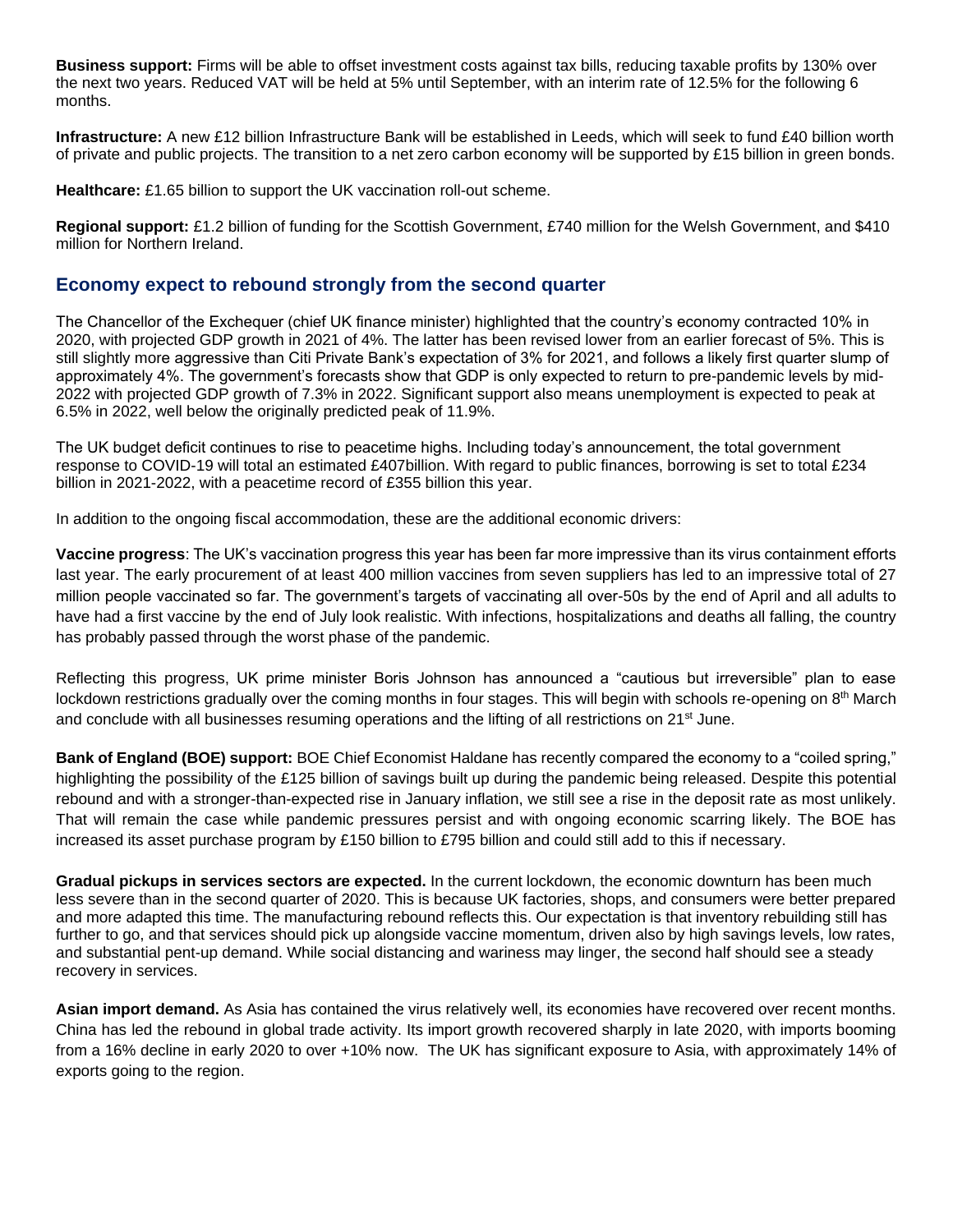### **Three reasons to overweight UK equities**

- **1. Valuation is attractive in absolute and relative terms:** The UK's 15x prospective multiple remains attractive relative to the global average of 21x – **figure 1**. This multiple looks sustainable, with record low rates keeping discount rates low. In addition, this is supported by expected average 2021 EPS growth of 40%. Furthermore, in this era of financial repression, equities look particularly attractive versus fixed income. The UK yield gap – the difference between average dividend yields and average investment grade bond yields – is wider than in any other region. The catalyst for this gap to close could be the resumption of dividend payments this year.
- **2. The UK market is under-owned.** The issue of Brexit hung over the UK for five years, dampening foreign investor interest. The country's disappointing COVID-19 containment efforts were also unhelpful in this regard last year. That is now changing, however. Underweight global investors are showing renewed interest in UK markets.
- **3. The UK is a great play on our preferred global areas.** Over recent years, its markets were held back by the lack of sizeable technology sector exposure. However, the UK is now starting to benefit from its substantial exposure to areas that are increasingly favoured at a global level, namely cyclicals and value.

## **Four UK investment opportunities**

### **1. "COVID cyclicals" (\*) such as industrials and materials are favoured**

While services have lagged, manufacturing has shown resilience. The recent results season was positive for industrial and material companies, with more upgrades than downgrades. Materials companies could see significant earnings and cashflow improvements in 2021, as the economic recovery gathers momentum. Recent commodity strength bodes well for materials performance, which was also reflected in recent corporate earnings results for the sector. The materials sector saw an average 13% earnings upside surprise and posted positive earnings growth in 4Q20.

### **2. Dividends strategies expected to continue to outperform**

The average UK dividend yield is 3.3% - **figure 2**. We see three reasons why investors should revisit dividend strategies. Firstly, we have high conviction that dividends will rebound from their 2020 lows as GDP growth rebounds, supporting a recovery in earnings and cashflow. Secondly, while many companies had cancelled or suspended dividends in 2020, many of these companies have now reinstated their 2021 dividends. Thirdly, dividend-orientated strategies are heavily biased towards "COVID cyclicals", with a weighting in the UK market of 65%.

### 3. **Value sectors including banks starting to outperform**

The yield curve had steepened slightly. This has historically correlated with value performing stronger relative to growth**.** Value has suffered a period of prolonged underperformance – **figure 3**. Our favoured value sector remains banks. Steeper yield curves should help profitability, balance sheets are generally strong, and lending growth is expected to pick up. Average valuations at 0.4 times average price-to-book value are historically cheap, with returns on equity expected to rise from depressed levels.

Dividend resumptions will be a key catalyst for the banking sector in 2021. Following suspensions in 2020, the UK Prudential Regulatory Authority (PRA) has now allowed dividends to resume in 2021. UK banks can now resume dividend distributions capped at the higher of 20 basis points (bps) of CET1 ratio at end-2020 (or 25% of 2019 and 2020 combined net income).

### 4. **Keep accumulating sterling into weakness**

Our advice over the past six months is unchanged: buy in tranches into any weakness. Sterling is already up 2% year-todate against the dollar, 6% against the Swiss Franc, and the same against the Japanese yen. Since its March 2020 lows, the gain is much greater, rising from \$1.15 to near a three-year high of \$1.40. The next resistance level is expected at \$1.42- 43. The valuation measured by the real-exchange rate remains attractive, 3-month implied volatility has fallen to 8%, and the open interest of 13% is off the lows but not overly extended – **figure 4.**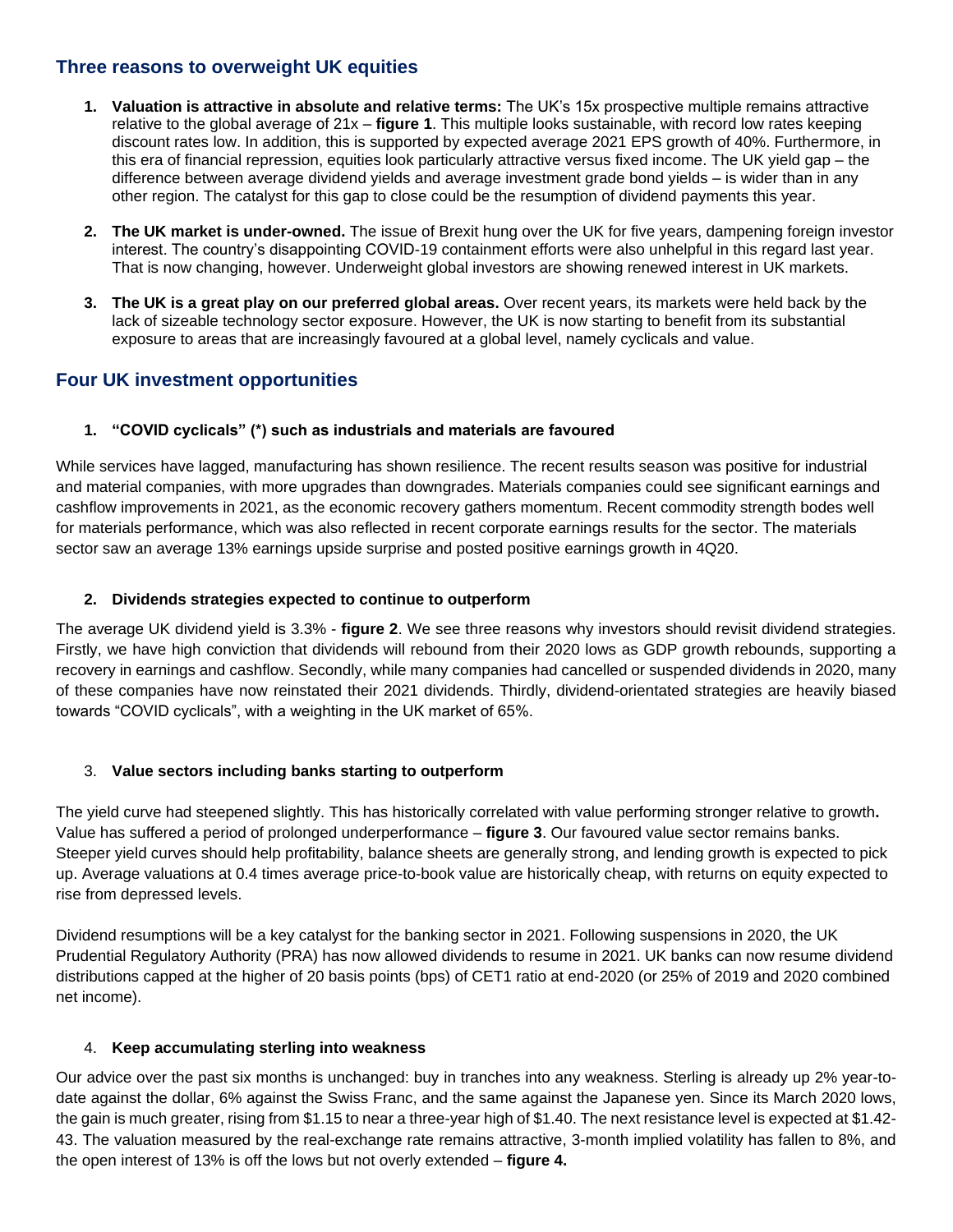

Source: Bloomberg as of March 3 2021. UK, Europe-ex-UK, US and World represented by FTSE 100, Stoxx Europe Index, S&P 500 and MSCI World. For illustrative purposes only. Past performance is no guarantee of future results. Real results may vary. Indices are unmanaged. An investor cannot invest directly in an index. They are shown for illustrative purposes only and do not represent the performance of any specific investment.



Source: Bloomberg as of March 3 2021. UK and Europe represented by FTSE 100 and Stoxx Europe Index. Indices are unmanaged. An investor cannot invest directly in an index. They are shown for illustrative purposes only and do not represent the performance of any specific investment. Past performance is no guarantee of future results. Real results may vary.



Source: Bloomberg as of March 3 2021. Past performance is no guarantee of future results. Real results may vary. Indices are unmanaged. An investor cannot invest directly in an index. They are shown for illustrative purposes only and do not represent the performance of any specific investment.



Source: Bloomberg as of March 3 2021. For illustrative purposes only. Past performance is no guarantee of future results. Real results may vary.

*(\*) "Covid Cyclicals": Financials, industrials, materials, real estate, consumer discretionary. "Covid Defensives": IT, healthcare, communication services, consumer staples, utilities.*